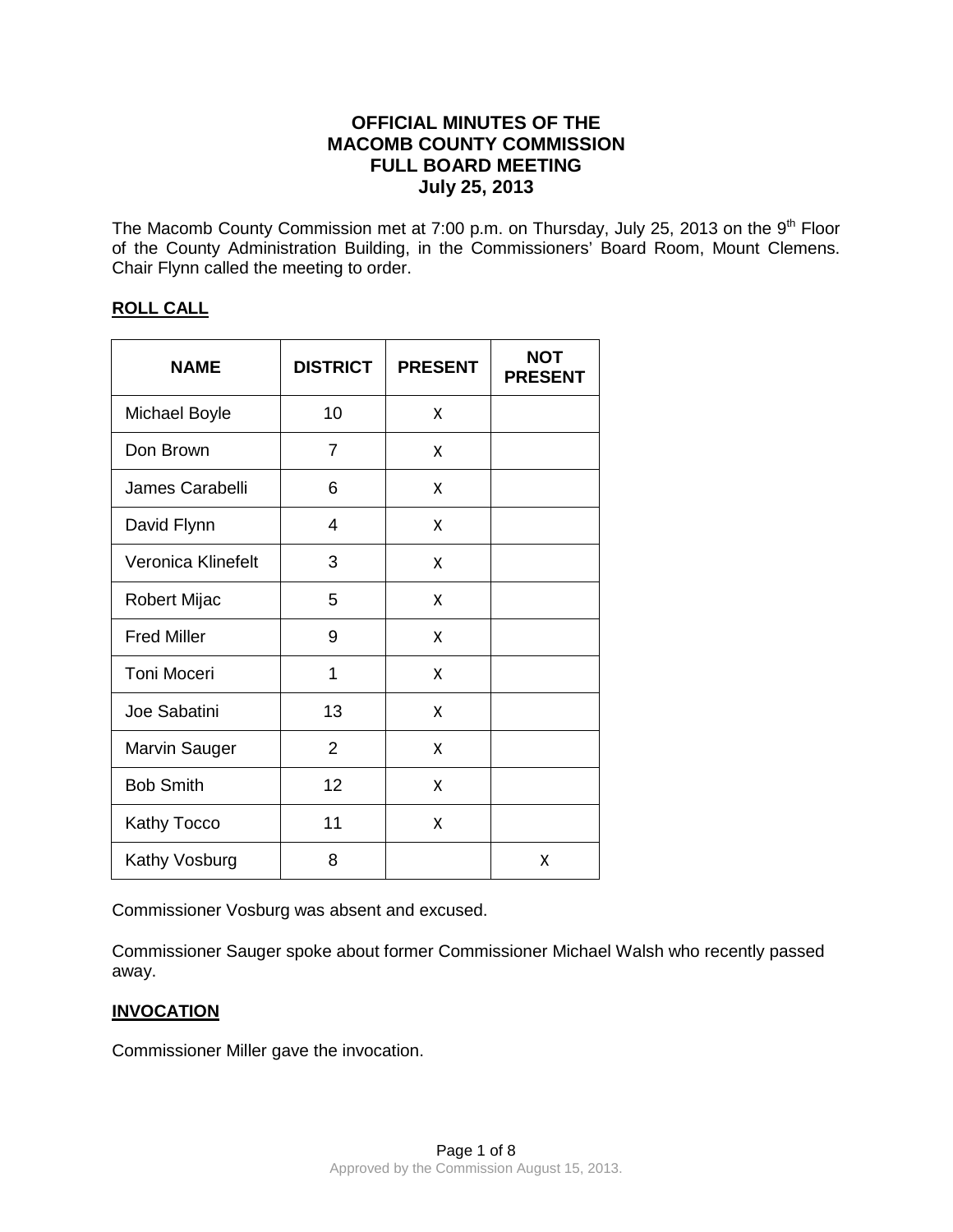# **AGENDA**

#### **MOTION**

A motion was made by Commissioner Tocco, to approve the agenda, supported by Commissioner Miller. **THE MOTION CARRIED.**

#### **MINUTES**

## **MOTION**

A motion was made by Commissioner Carabelli, to approve the minutes dated June 20, June 27, July 11 (Special), and July 18, 2013 (Special), supported by Commissioner Klinefelt. **THE MOTION CARRIED**.

#### **PUBLIC PARTICIPATION**

None

## **CORRESPONDENCE FROM THE EXECUTIVE**

None

## **PRESENTATION OF PROCLAMATIONS**

- a. Kermit Harris
- b. Ron Current
- c. Carl Merkle

## **COMMITTEE REPORTS**

## **HEALTH AND HUMAN SERVICES COMMITTEE MEETING – July 22, 2013**

The clerk read the recommendation from the Health & Human Services Committee and a motion was made by Chair Moceri, supported by Vice-Chair Boyle, to adopt the committee recommendation.

**R13-163** Approve the proposed amendment to the Macomb County Community Services Agency's Community Development Citizen Participation Plan, as required by HUD regulation (24 CFR 91.105(a)(1); Further, a copy of this Board of Commissioners' action is directed to be delivered forthwith to the Office of the County Executive.

## **THE MOTION CARRIED.**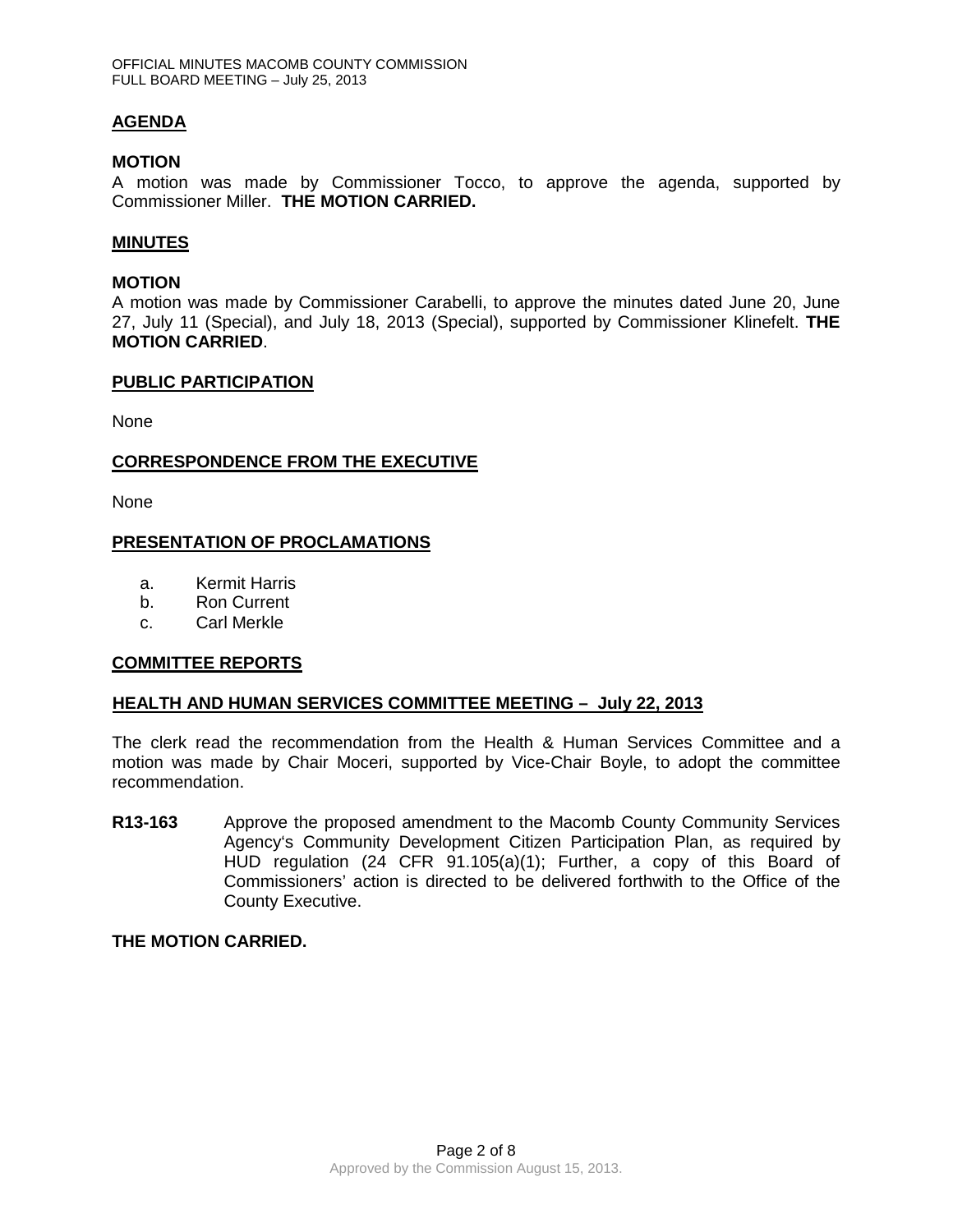## **INFRASTRUCTURE COMMITTEE MEETING – July 23, 2013**

The clerk read the recommendation from the Infrastructure Committee and a motion was made by Chair Carabelli, supported by Vice-Chair Smith, to adopt the committee recommendation.

**R13-164** Approve waiving of the County Charter, Section 10.6.2, to authorize the CIO to contract with a third-party to hire Systems Technician Lisa Hubbard on a parttime basis until such time as the vacant, full-time budgeted position is filled and the new person is properly trained, for a period not to exceed 180 days; Further, a copy of this Board of Commissioners' action is directed to be delivered forthwith to the Office of the County Executive.

## **THE MOTION CARRIED.**

#### **FINANCE COMMITTEE MEETING – July 24, 2013**

The clerk read the recommendations from the Finance Committee and a motion was made by Chair Miller, supported by Vice-Chair Moceri, to adopt the committee recommendations.

- **R13-165** Approve an amendment to the Health Department Fiscal Grant Fund in the amount of \$92,190 with an increase in State – Grants Revenue and accompanying increases in Contract Services and Supplies and Services; Further, this budget action addresses budgetary issues only. It does not constitute the Commission's approval of any County contract. If a contract requires Commission approval under the County's Contracting Policy or the County's Procurement Ordinance, such approval must be sought separately; Further, a copy of this Board of Commissioners' action is directed to be delivered forthwith to the Office of the County Executive.
- **R13-166** Approve an increase in the approved Head Start budget In-Kind revenue and expenditure line items by \$55,825; also, approve budget increases for In-Kind revenues and In-Kind expenditures in the amount equal to In-Kind contributions received over the balance of the fiscal year; Further, this budget action addresses budgetary issues only. It does not constitute the Commission's approval of any County contract. If a contract requires Commission approval under the County's Contracting Policy or the County's Procurement Ordinance, such approval must be sought separately; Further, a copy of this Board of Commissioners' action is directed to be delivered forthwith to the Office of the County Executive.
- **R13-167** Approve the Community Development Annual Plan for FY 2013/2014; Further, a copy of this Board of Commissioners' action is directed to be delivered forthwith to the Office of the County Executive.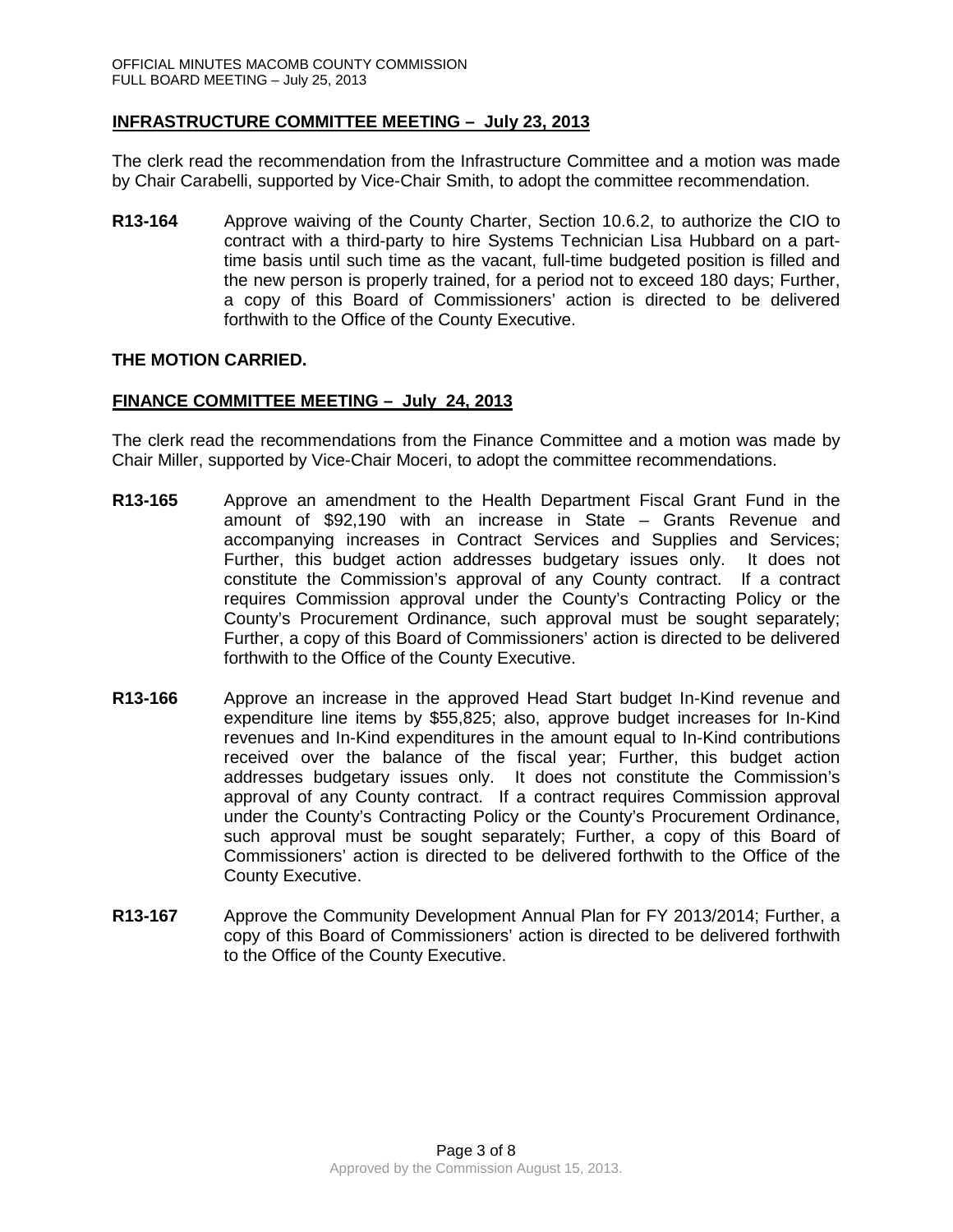- **R13-168** Approve an increase in the Civil Service Commission FY 2013 Budget by \$10,812 to allow for the anticipated pre-employment testing for the remainder of FY 2013 as follows: 1012200180135 CS – Doctors, \$4,182 (pre-employment physical examinations) and 1012200183805 CS – Psychological Evaluations, \$6,630 (pre-employment psychological examinations); this resolution will be funded through the County Contingency Fund; Further, this budget action addresses budgetary issues only. It does not constitute the Commission's approval of any County contract. If a contract requires Commission approval under the County's Contracting Policy or the County's Procurement Ordinance, such approval must be sought separately; Further, a copy of this Board of Commissioners' action is directed to be delivered forthwith to the Office of the County Executive.
- **R13-169** Approve the purchase of properties on 32 Mile Road at Eldred Road (Parcel ID #14-01-33-377-035) and 33 Mile Road at Dequindre Road (Parcel ID #14-01-30- 300-015) in Bruce Township from the Macomb County Treasurer's Office in the amount of \$1,292.27 for payment of back taxes owed; this purchase was not planned and has not been budgeted, however, the Department of Roads has sufficient funds within the Right of Way budget to cover this purchase; Further, a copy of this Board of Commissioners' action is directed to be delivered forthwith to the Office of the County Executive.
- **R13-170** Authorize David Willis to purchase two months of military service time in the Macomb County Employees Retirement System under State Law MCLA 46.12a(14); Further, a copy of this Board of Commissioners' action is directed to be delivered forthwith to the Office of the County Executive.

# **THE MOTION CARRIED.**

# **HEALTH AND HUMAN SERVICES COMMITTEE MEETING – July 25, 2013**

The clerk read the recommendation from the Health & Human Services Committee and a motion was made by Chair Moceri, supported by Vice-Chair Boyle, to adopt the committee recommendation.

Compel the Medical Examiner to appear before the Board of Commissions to answer questions pertaining to the budget process and matters related to the Office of Medical Examiner; Further a copy of this Board of Commissioners' action is directed to be delivered forthwith to the Office of the County Executive.

## **SUBSTITUTE MOTION**

**R13-171** Commissioner Moceri made a substitute to adopt a resolution issuing a subpoena to County Medical Examiner Daniel Spitz, Jr., M.D., supported by Commissioner Boyle.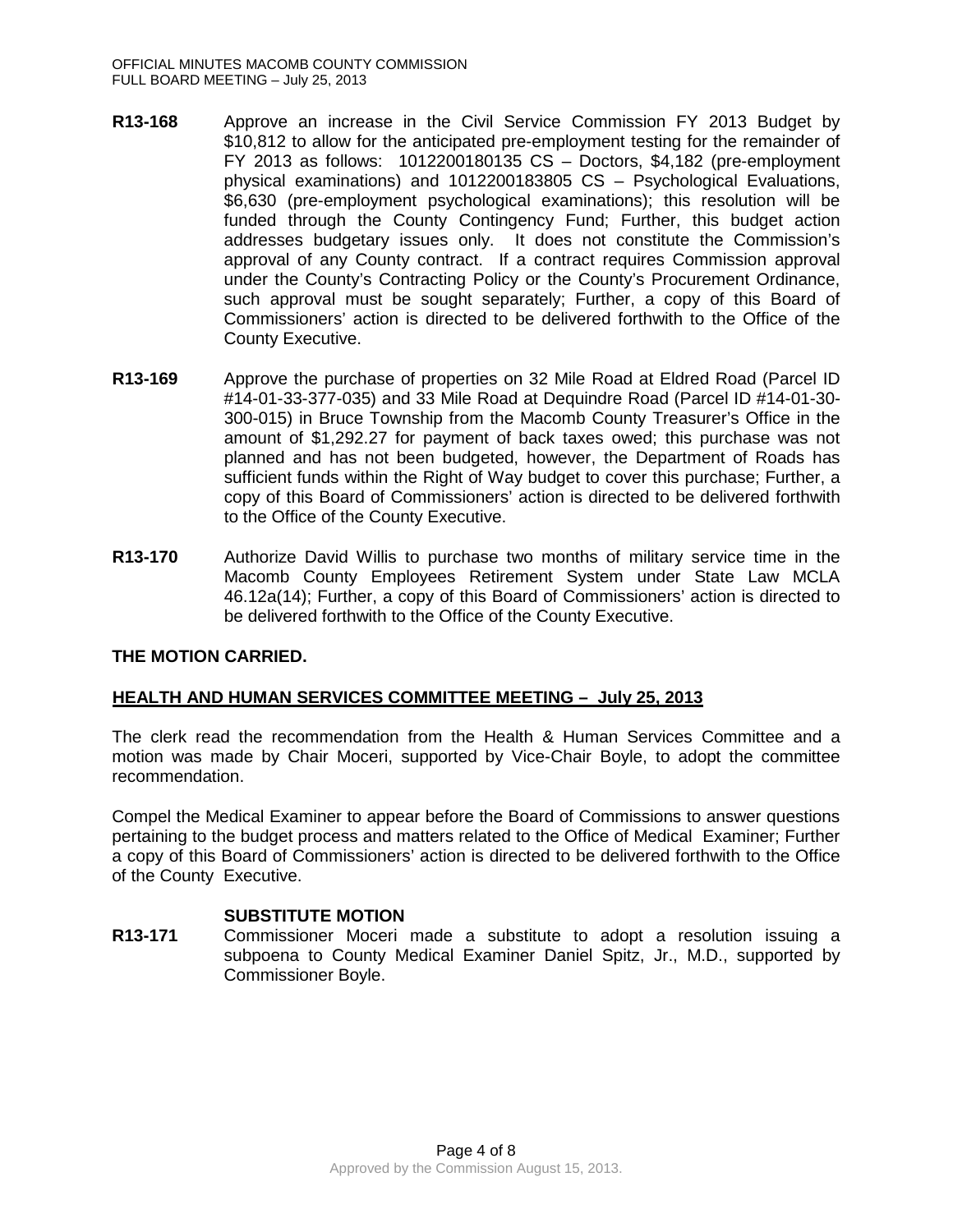## **MOTION**

A motion was made by Commissioner Brown to table the resolution for one month to request the Medical Examiner appear before the next Health & Human Services Committee Meeting. **THE MOTION DIED FOR LACK OF SUPPORT.**

## **THE MOTION TO ADOPT RESOLUTION R13-171 CARRIED UNANIMOUSLY.**

## **RESOLUTIONS**

## **MOTION**

A motion was made by Commissioner Miller to adopt a resolution to override County Executive's Veto of Ordinance 2013-4 (Naming Rights) (offered by Board Chair), supported by Commissioner Moceri.

A roll call vote was taken with a ⅔ vote required: Voting Yes were: Klinefelt, Mijac, Miller, Moceri, Boyle, Tocco and Flynn. There were 7 Yes votes. Voting No were: Sabatini, Sauger, Smith, Brown and Carabelli. There were 5 No votes.

# **THE MOTION FAILED DUE TO LACK OF A ⅔ VOTE.**

## **MOTION**

A motion was made by Commissioner Miller to adopt a resolution to override County Executive's Veto of Ordinance 2013-5 (Project Labor) (offered by Board Chair), supported by Commissioner Moceri.

A roll call vote was taken was a ⅔ vote required:

Voting Yes were: Miller, Moceri, Klinefelt, Mijac, Smith, Boyle, Tocco and Flynn. There were 8 Yes votes. Voting No were: Sabatini, Sauger, Brown and Carabelli. There were 4 No votes.

# **THE MOTION FAILED DUE TO LACK OF A ⅔ VOTE.**

# **MOTION TO RECONSIDER**

**R13-172** A motion was made by Commissioner Sauger to reconsider the vote, supported by Commissioner Miller.

A roll call vote was taken: Voting Yes were: Klinefelt , Mijac, Miller, Moceri, Sauger, Smith, Boyle, Tocco, Flynn Voting No were: Sabatini, Brown, Carabelli

# **THE MOTION TO RECONSIDER CARRIED.**

**R13-173** Adopt a resolution to override County Executive's Veto of Ordinance 2013-5 (Project Labor)

Another roll call vote was taken with ⅔ vote required. Voting Yes were: Miller, Moceri, Klinefelt, Mijac, Sauger, Smith, Boyle, Tocco, Flynn. There were 9 Yes votes. Voting No were: Sabatini, Brown, Carabelli. There were 3 No votes.

# **THE MOTION CARRIED.**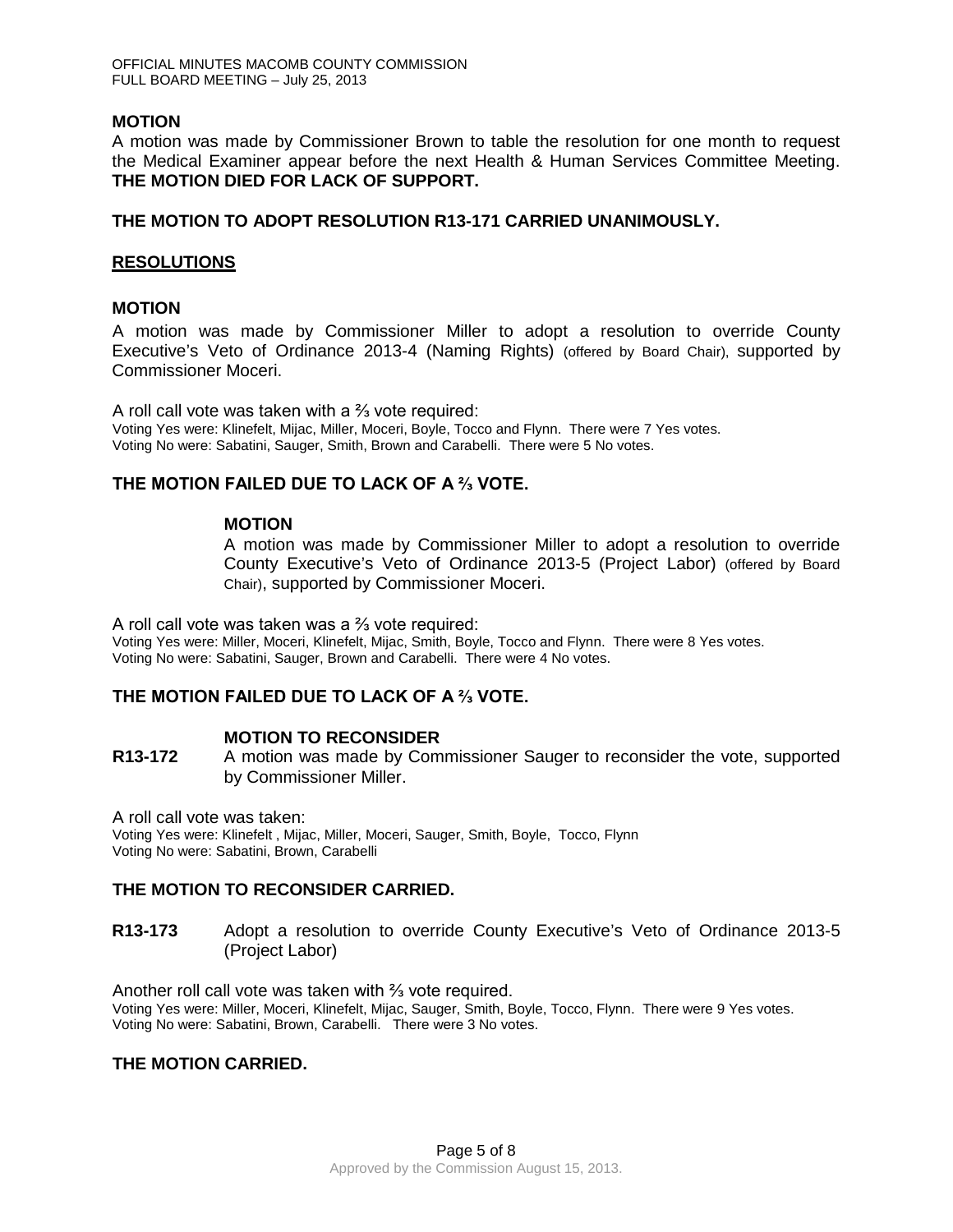OFFICIAL MINUTES MACOMB COUNTY COMMISSION FULL BOARD MEETING – July 25, 2013

#### **MOTION**

A motion was made by Commissioner Miller to adopt a resolution to override County Executive's Veto of Ordinance 2013-6 (Bid Library Access) (offered by Board Chair), supported by Commissioner Moceri.

A roll call vote was taken with a ⅔ vote required: Voting Yes were: Miller, Moceri, Klinefelt, Mijac, Miller, Boyle, Tocco and Flynn. There were 8 Yes votes. Voting No were: Sabatini, Sauger, Brown and Carabelli. There were 4 No votes.

## **THE MOTION FAILED DUE TO LACK OF A ⅔ VOTE.**

#### **MOTION**

A motion was made by Commissioner Miller to adopt a resolution to override County Executive's Veto of Ordinance 2013-7 (Purchase Orders) (offered by Board Chair), supported by Commissioner Tocco.

A roll call vote was taken with a ⅔ vote required: Voting Yes were: Miller, Tocco, Klinefelt, Mijac, Moceri, Smith, Boyle, Flynn. There were 8 Yes votes. Voting No were: Sabatini, Sauger, Brown, Carabelli. There were 4 No votes.

## **THE MOTION FAILED DUE TO LACK OF A ⅔ VOTE.**

#### **MOTION**

A motion was made by Commissioner Moceri to adopt a resolution to override County Executive's Veto of Resolution 13-140 (Macomb County Provider Alliance) (offered by Board Chair), supported by Commissioner Tocco.

A roll call vote was taken was a ⅔ vote required: Voting Yes were: Moceri, Tocco, Klinefelt, Mijac, Miller, Smith, Boyle and Flynn. There were 8 Yes votes. Voting No were: Sabatini, Sauger, Brown and Carabelli. There were 4 No votes.

## **THE MOTION FAILED DUE TO LACK OF A ⅔ VOTE.**

**R13-174** A motion was made by Commissioner Moceri to adopt a resolution to override County Executive's Veto of Resolution 13-143 (Project Labor) (offered by Board Chair), supported by Commissioner Klinefelt.

A roll call vote was taken with a ⅔ vote required:

Voting Yes were: Moceri, Klinefelt, Mijac, Miller, Sauger, Smith, Boyle, Tocco, Flynn. There were 9 Yes votes. Voting No were: Sabatini, Brown, Carabelli. There were 3 No votes.

## **THE MOTION CARRIED.**

#### **MOTION**

**R13-175** A motion was made by Commissioner Moceri to adopt a resolution to override County Executive's Veto of Resolution 13-144 (45 Day Contract) (offered by Board Chair), supported by Commissioner Tocco.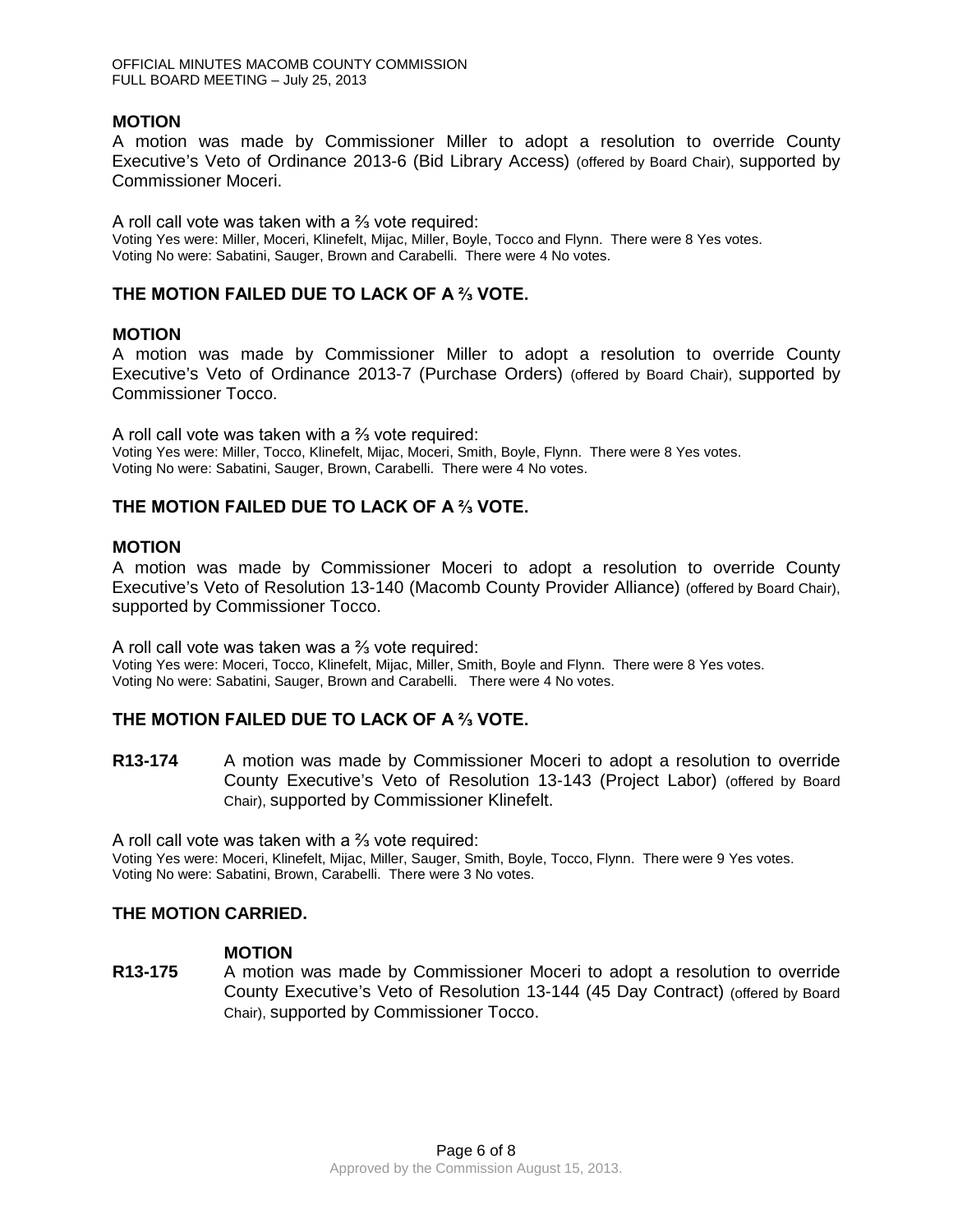OFFICIAL MINUTES MACOMB COUNTY COMMISSION FULL BOARD MEETING – July 25, 2013

A roll call vote was taken with a ⅔ vote required:

Voting Yes were: Moceri, Tocco, Klinefelt, Mijac, Miller, Sabatini, Sauger, Smith, Boyle, Brown, Flynn. There were 11 Yes votes.

Voting No was: Carabelli. There was 1 No vote.

#### **THE MOTION CARRIED.**

## **MOTION**

**R13-176** A motion was made by Commissioner Moceri to adopt a resolution to override County Executive's Veto of Resolution 13-145 (Purchase Orders) (offered by Board Chair), supported by Commissioner Miller.

A roll call vote was taken with a ⅔ vote required:

Voting Yes were: Moceri, Miller, Klinefelt, Mijac, Sauger, Smith, Boyle, Tocco and Flynn. There were 9 Yes votes. Voting No were: Sabatini, Brown and Carabelli. There were 3 No votes.

#### **THE MOTION CARRIED.**

#### **MOTION**

A motion was made by Commissioner Miller to adopt a resolution to override County Executive's Veto of Resolution 13-147 (Bid Library Access) (offered by Board Chair), supported by Commissioner Moceri.

A roll call vote was taken with a ⅔ vote required:

Voting Yes were: Miller, Moceri, Klinefelt, Mijac, Smith, Boyle, Tocco and Flynn. There were 8 Yes votes. Voting No were: Sabatini, Sauger, Brown and Carabelli. There were 4 No votes.

## **THE MOTION FAILED DUE TO LACK OF A ⅔ VOTE.**

#### **MOTION**

**R13-177** A motion was made by Commissioner Miller to adopt a resolution supporting the FY 2014-2016 Multi Year Plan of the Area Agency on Aging 1-B (offered by Board Chair, recommended by Health & Human Services Committee on 07-22-13), supported by Commissioner Moceri. **THE MOTION CARRIED.**

#### **MOTION**

**R13-178** A motion was made by Commissioner Miller to adopt a resolution Applauding the Michigan House of Representatives for Acting on Medicaid Expansion and Urging the Michigan Senate to do Likewise (offered by Moceri) include Miller and Tocco; recommended by Finance Committee on 07/24/13) supported by Commissioner Moceri. **THE MOTION CARRIED.** (Record Brown, Sabatini and Carabelli NO votes)

## **BOARD CHAIR REPORT**

#### **MOTION**

**R13-179** A motion was made by Commissioner Tocco, to receive and file the Board Chair report, supported by Commissioner Carabelli. **THE MOTION CARRIED.**

#### **NEW BUSINESS**

None